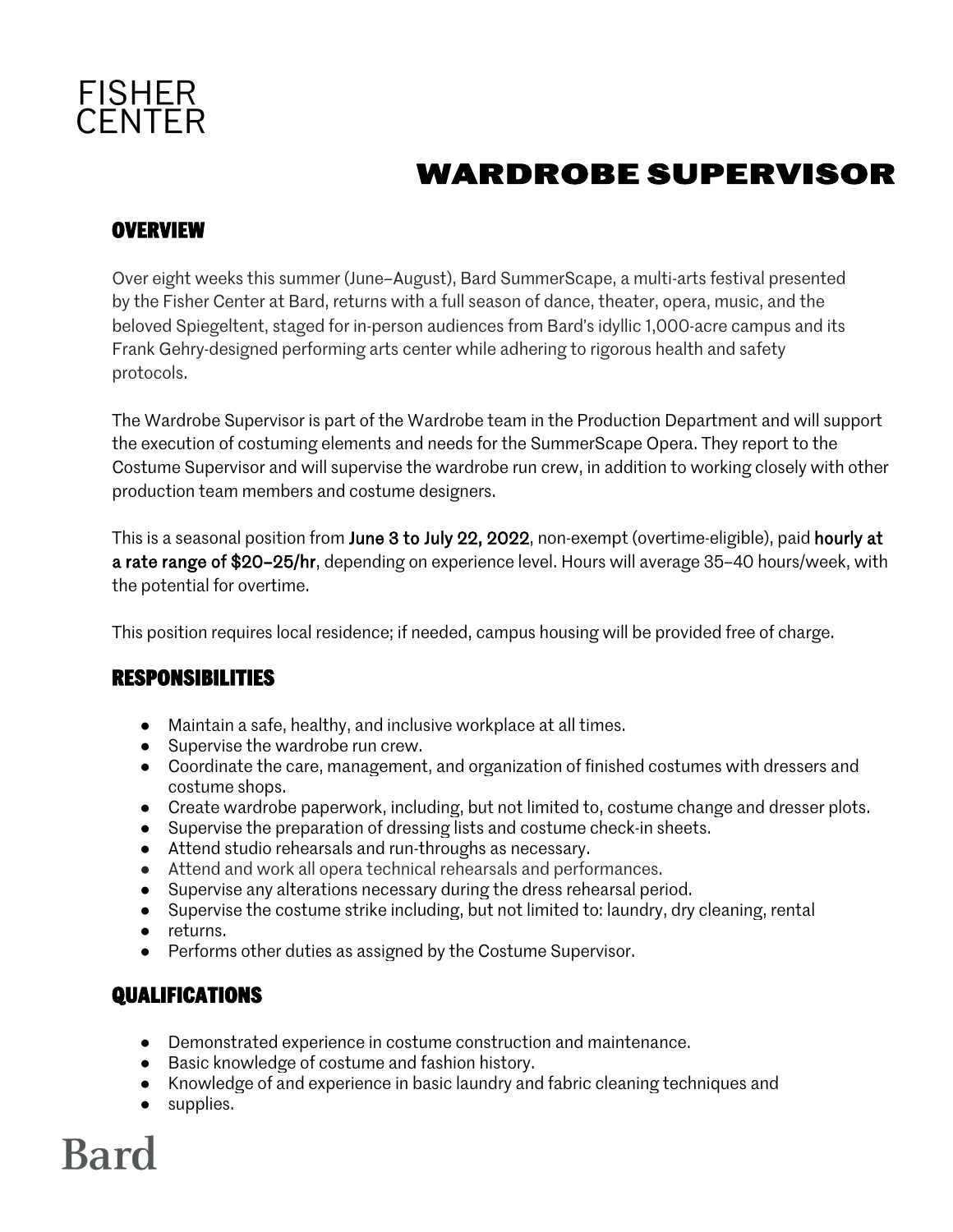## **FISHER CENTER**

- Excellent interpersonal and communication skills.
- Good organizational skills.
- Demonstrated managerial skills.
- Ability to work as a team player.

Company-Wide Responsibilities:

- The Fisher Center is currently undergoing an organization-wide process of change toward becoming an anti-racist, multicultural institution. All on staff are expected to:
	- $\circ$  Commit to anti-racism and inclusivity at the Fisher Center. This includes participating in any trainings when scheduled, supporting departmental, company-wide, and crossdepartmental collaboration in issues of diversity, equity, and inclusion, and furthering your own independent journey with anti-racism
	- o Contribute in meaningful ways to the organizational culture

### **QUALIFICATIONS**

- Strong knowledge in costume construction and maintenance.
- Experience running a wardrobe run crew.
- Basic knowledge of costume and fashion history.
- Knowledge of and experience in basic laundry and fabric cleaning techniques and supplies.
- Successful candidates possess strong communication skills and a keen attention to detail. They are collaborative, self-motivated, and bring a positive, can-do attitude!

### **LOCATION**

Bard's beautiful 1,000-acre campus is situated on the east bank of the Hudson River, in Annandale-on Hudson, New York. Community life is defined by numerous cultural and recreational opportunities in the surrounding historic Hudson River Valley and by proximity to New York City. Nearby towns and villages include Rhinebeck, Tivoli, and Red Hook, New York.

## **TO APPLY**

Complete the application form here: https://formfaca.de/sm/i9RME4sQz.

Applications for this position will be reviewed on a rolling basis until the position is filled.

For any questions or issues with the application form, please contact fcjobs@bard.edu.

*Bard College is an equal opportunity employer and we welcome applications from those who contribute to our diversity. All qualified applicants will receive consideration for employment without regard to race, color, religion, sex, mental, or physical disability, age, sexual orientation, gender identity, national origin, familial status, veteran status, or genetic information. Bard is committed to providing access, equal opportunity, and reasonable accommodation for all individuals in employment practices, services, programs, and activities.*

# **Bard**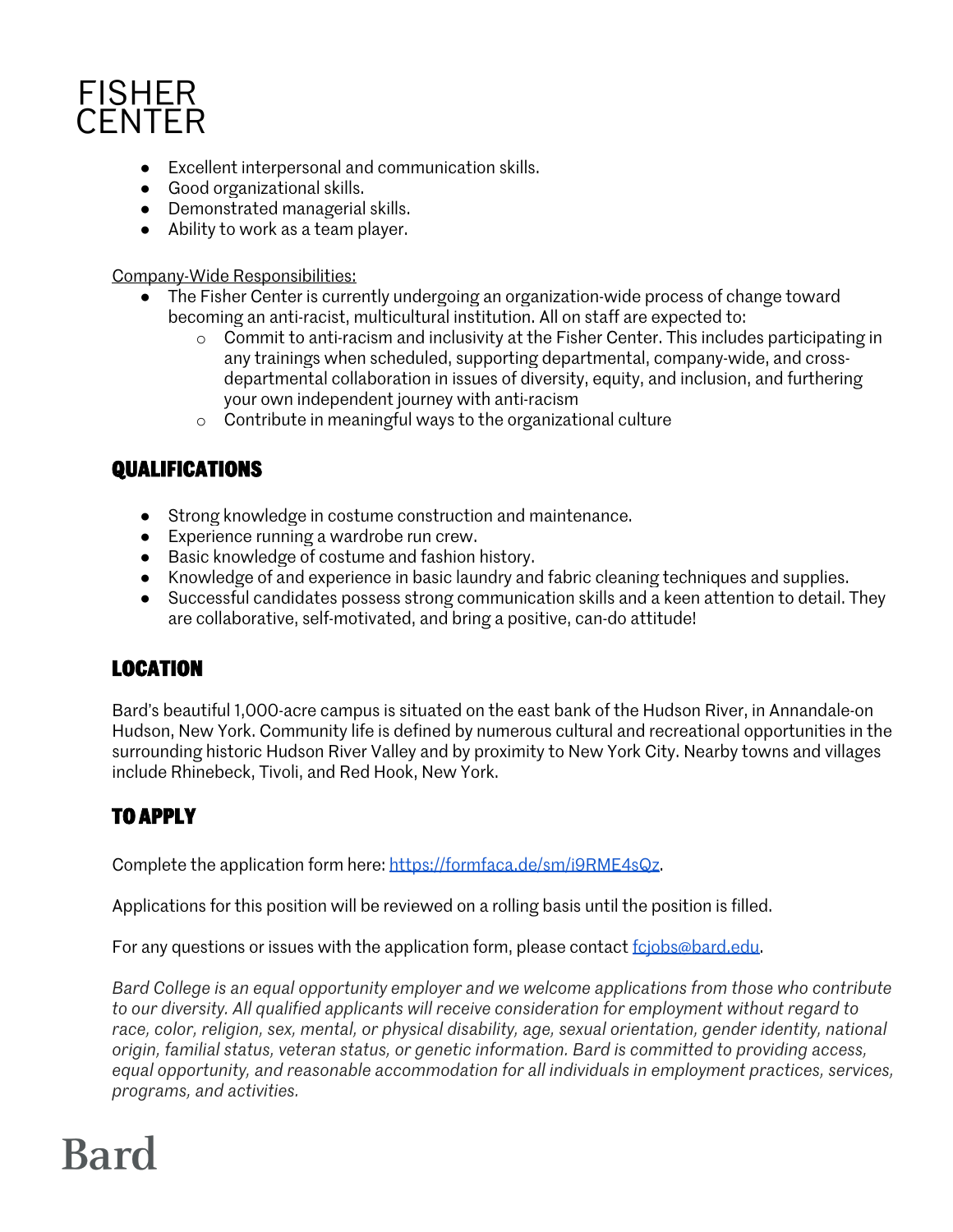## **FISHER CENTER**

### **ABOUT THE FISHER CENTER**

The Fisher Center develops, produces, and presents performing arts across disciplines through new productions and context-rich programs that challenge and inspire. As a premier professional performing arts center and a hub for research and education, the Fisher Center supports artists, students, and audiences in the development and examination of artistic ideas, offering perspectives from the past and present, as well as visions of the future.

Presenting more than 200 world-class events and welcoming 50,000 visitors each year, the Fisher Center supports artists at all stages of their careers and employs more than 300 professional artists annually. The Fisher Center is a powerful catalyst of art-making regionally, nationally, and worldwide. Every year it produces 8 to 10 major new works in various disciplines. Over the past five years, its commissioned productions have been seen in more than 100 communities around the world. During the 2018-19 season, six Fisher Center productions toured nationally and internationally. In 2019, the Fisher Center won the Tony Award for Best Revival of a Musical for Daniel Fish's production of Oklahoma! which began life in 2007 as an undergraduate production at Bard and was produced professionally in the Fisher Center's SummerScape Festival in 2015 before transferring to New York City.

The Fisher Center demonstrates Bard's commitment to the performing arts as a cultural and educational necessity. Home is the Fisher Center for the Performing Arts, designed by Frank Gehry and located on the campus of Bard College in New York's Hudson Valley. Building on a 162-year history as a competitive and innovative undergraduate institution, Bard is committed to enriching culture, public life, and democratic discourse by training tomorrow's thought leaders.

### **ABOUT THE SUMMERSCAPE FESTIVAL**

SummerScape is a world-renowned multi-arts festival presented by the Fisher Center at Bard. Over eight weeks this summer (June–August), Bard SummerScape returns with a full season of dance, theater, opera, music, and the beloved Spiegeltent, culminating in the 32nd annual Bard Music Festival, Sergei Rachmaninoff and His World. Productions will be staged in Bard's Frank Gehry-designed Fisher Center for the Performing Arts, adhering to rigorous health and safety protocols while celebrating the joys of live performance.

### **ABOUT BARD COLLEGE**

Founded in 1860, Bard College is a four-year residential college of the liberal arts and sciences located 90 miles north of New York City. With the addition of the Montgomery Place estate, Bard's campus consists of nearly 1,000 park-like acres in the Hudson River Valley. It offers bachelor of arts, bachelor of science, and bachelor of music degrees, with majors in nearly 40 academic programs; graduate degrees in 13 programs; nine early colleges; and numerous dual-degree programs nationally and internationally. Building on its 162-year history as a competitive and innovative undergraduate institution, Bard College

# **Bard**